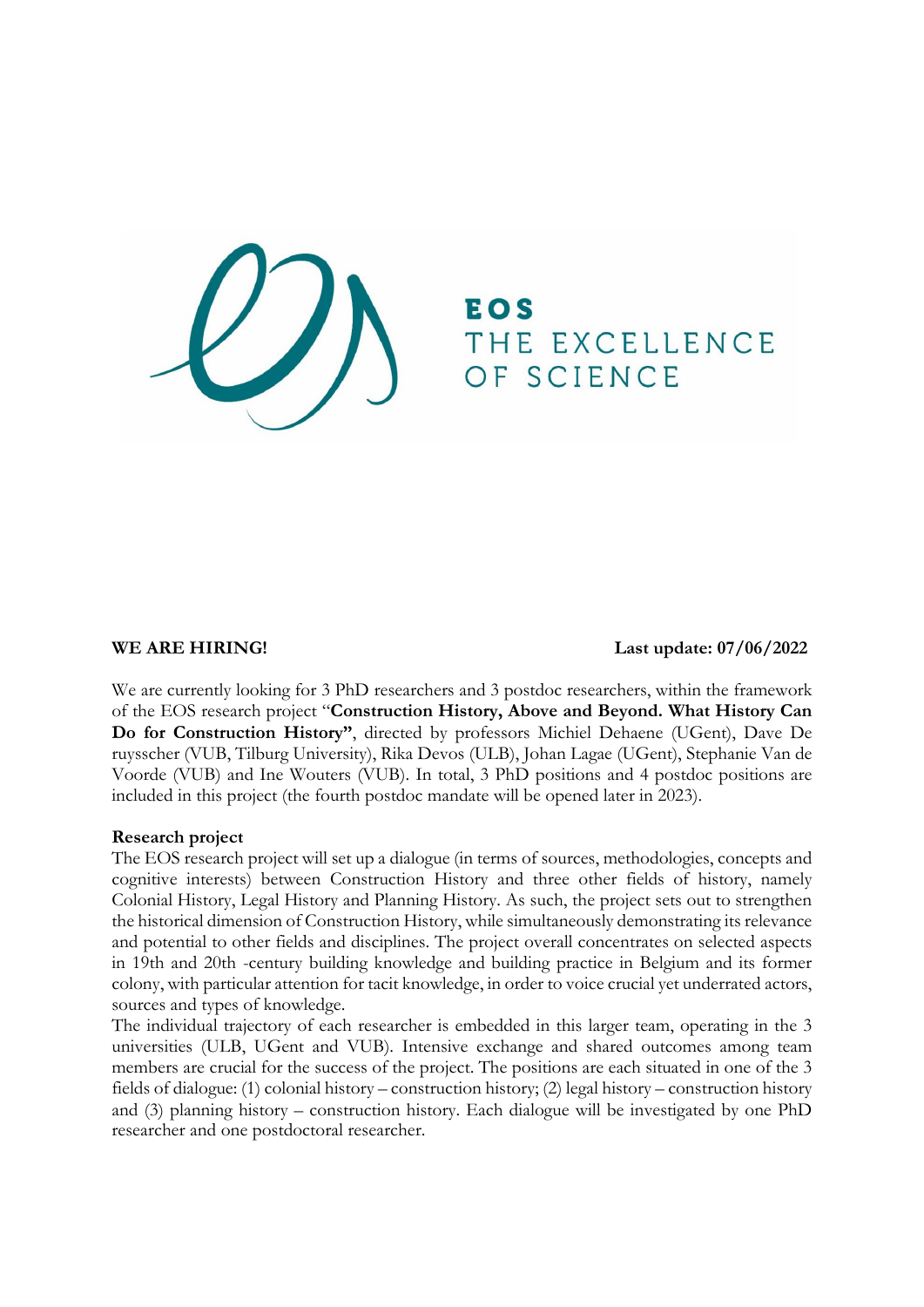# **1. Construction History meets Colonial History.** Technologies, building materials and debris

The dialogue between colonial history and construction history will evolve around the use of particular technologies, the ecologies of building materials and debris, and the division of labor at the construction site, in Congo as the former Belgian colony, in the 19<sup>th</sup> and 20<sup>th</sup> centuries. These topics gain particular significance in a colonial context, with metropolitan methods and guidelines most often being translated and reformulated to be applied 'overseas' because of differences in climate, of availability of skills, of knowledge and resources, and of different agendas and expectations linked to the inequal power relationships that characterize the colonial situation.

**1a.** The PhD research will focus on the role of a myriad of hitherto overlooked actors that helped shape the urban landscapes of emerging cities like Kinshasa, Lubumbashi or Matadi, starting from preliminary research done on the African activities of the Belgian firm Blaton-Aubert. The research looks in particular at the role of two large enterprises (the Kinshasa-based enterprise Safricas; the Italian-based company Astaldi), and some small contractors of non-Belgian origin which emerged in Congo from the interwar period onwards. Starting from the observation that Belgian colonial policies were often informed by a process of 'selective borrowing', the PhD student traces how these actors were involved in, or informed by, transcolonial/ transimperial conversations on building in the tropics, in order to understand to what extent the practice of building was based on the explicit production of 'situated knowledge', and how it responded to more tacit forms of knowledge and implicit cognitive design principles as those at work in housing and hospital construction initiated by the colonial Service des Travaux Publics. Particular attention is given to the specificities of working with the broad range of sources present in colonial construction company archives, one particular outcome being an inventory of the Safricas archive, currently conserved by the still active company in Kinshasa.

This specific vacancy is issued by Ghent University (UGent) is co-supervised by profs. Johan Lagae (UGent) and Ine Wouters (VUB).

**1b.** The post-doc research project within this proposed dialogue between colonial history and construction history will investigate buildings, first through the assembly of their constituent materials, a perspective in line with a recent plea to consider new material histories of architecture and its related ecologies, and, second, through the division of labor involved. This implies particular attention to the way buildings are linked to their hinterlands, both close by and far away, which provided the resources necessary for their production. Fieldwork missions allow a concrete mapping of the material producers and material assembly of a select series of edifices and the key sites of their connected hinterlands (forests, quarries, mines, but also oil wells, laboratories, production plants, storage facilities) to trace to what extent building was informed either by proximity or by connections established during longue durée trade networks. Tracing the origin of such components and their resources, this research track also highlights the 'dark side' of the materials that made up colonial modernity: the extraction of resources fundamentally transformed certain sites with mines and quarries leaving scars in the Congolese landscapes that today form 'imperial debris'. Finally, the post-doc researcher engages in both archival and oral history work to gain a better understanding of the everyday realities of colonial building sites, and how the division of labor was organized in a context where syndicalist regimes were slow in the making.

This specific vacancy is issued by Vrije Universiteit Brussel (VUB) and is co-supervised by profs. Stephanie Van de Voorde (VUB) and Johan Lagae (UGent).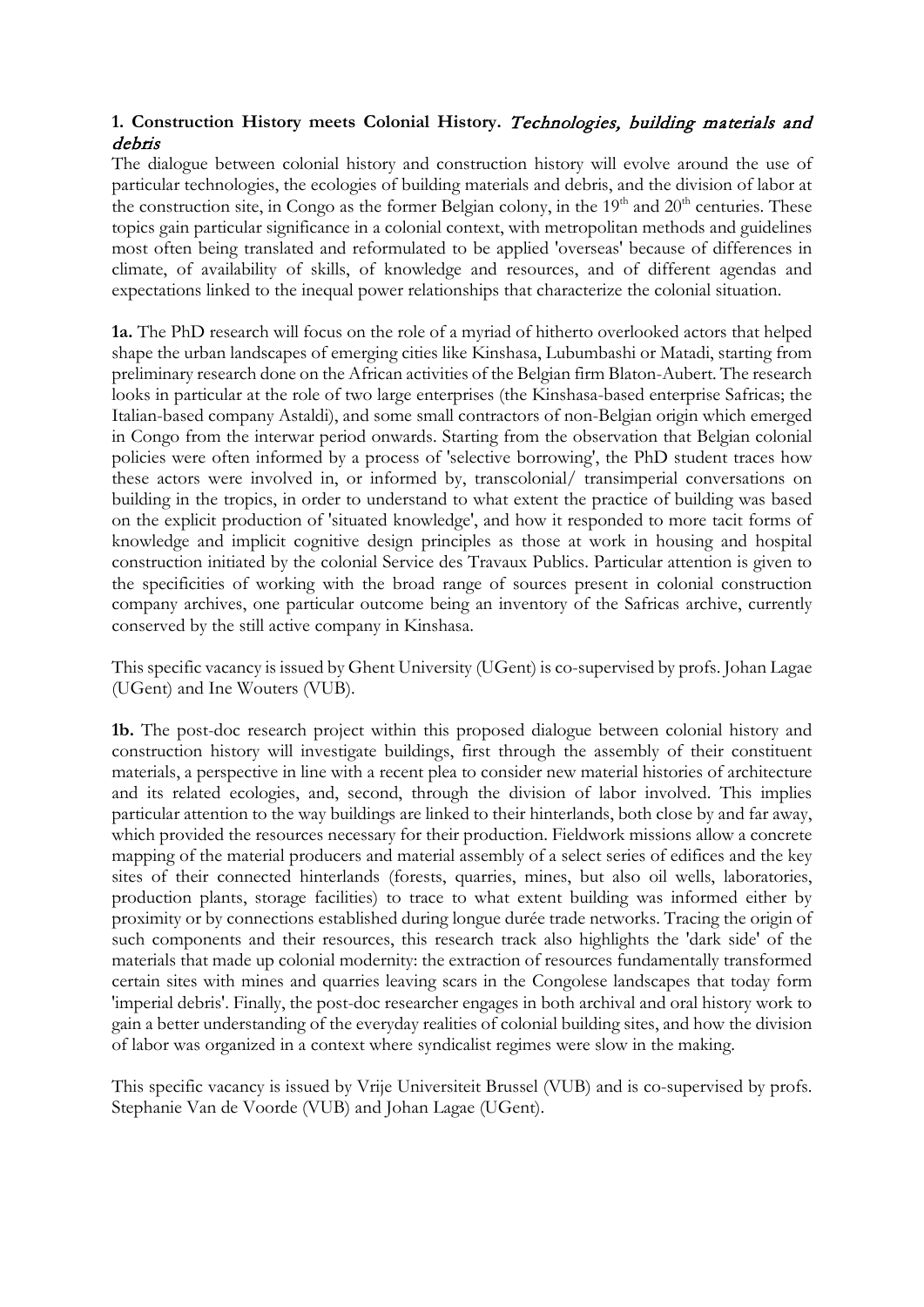# **2. Construction History meets Legal History.** Settlement of conflicts, regulation and normativity

The proposed dialogue between Legal History and Construction History will focus on the normativity of 'implicit' and 'practical' knowledge in building in Belgium, during the 19th and 20th centuries. This type of knowledge is often enforced through informal rules, in many segments of society. The field of Construction History holds promising opportunities to further disentangle normativity and informal rules, as they can be enforced in the case of harm or construction faults. The liability of architects, contractors and even workers was tested against 'rules of the trade', which were rules of implicit, practical knowledge. The sources that can be used range from instructional literature to case law, in which the liability of constructors is explored. These sources shed light not only on the appraisal of 'rules of the trade' but also on how legal practitioners categorized 'practical knowledge'.

**2a.** The PhD project in the dialogue between legal history and construction history will investigate cases of liability of architects, contractors and construction workers. The main research questions relate to the assessment of practical knowledge in cases of liability and negligence, and to the differences between the actors involved (i.e. construction professionals versus legal practitioners). The sources used will be instructional guidebooks, published case law, legislation, and archival sources (courts of appeal of Ghent, Antwerp and Brussels). Also less explored archives of associations dedicated to expertise and arbitration can play a crucial role, like the archives of the private organization Association Belge des Experts (holding reports on court and arbitration cases) or the Chambre d'Arbitrage et de Médiation (archival pieces on reports and sentences, with references to court cases as well, since the 1960s). One part of the research will cover 'expertise' in these cases, looking into who qualifies as an expert and why. In relation to this, expert reports are expected to reveal how the rules of the trade interacted with the legal rules, as the experience in drawing up reports for courts requires a minimal degree of acquaintance with legal categories and jargon.

This specific vacancy is issued by Vrije Universiteit Brussel (VUB) and is co-supervised by profs. Dave De ruysscher (VUB, Tilburg University) and Stephanie Van de Voorde (VUB).

**2b.** The post-doc study in the dialogue between Legal History and Construction History explores the types of normativity as found in instructional literature for construction professionals. As such, this research will link up not only with recent developments in Legal History, but also engage with the larger knowledge gaps identified in this project by assessing not only the relation between different types of knowledge engaged in normativity, but also the relations between the actors involved – both professional builders and professional legal actors – and the untapped sources to assess this normativity, including their technical and legal challenges. Legal practitioners and construction practitioners produce very different types of documents, from different viewpoints, in different 'languages'. How do they interact and integrate the insights of the other field? How can they be understood by the other field and were these sources accessible and used? Do they reflect the standard of building? How and when does practical knowledge turn into a normative set of (implicit or explicit) rules or guidelines? These issues are tested through case studies in the archives of construction companies, such as the private archives of the Blaton archives and Entreprises Louis de Waele.

This specific vacancy is issued by Université Libre de Bruxelles (ULB) and is co-supervised by profs. Rika Devos (ULB) and Dave De ruysscher (VUB, Tilburg University).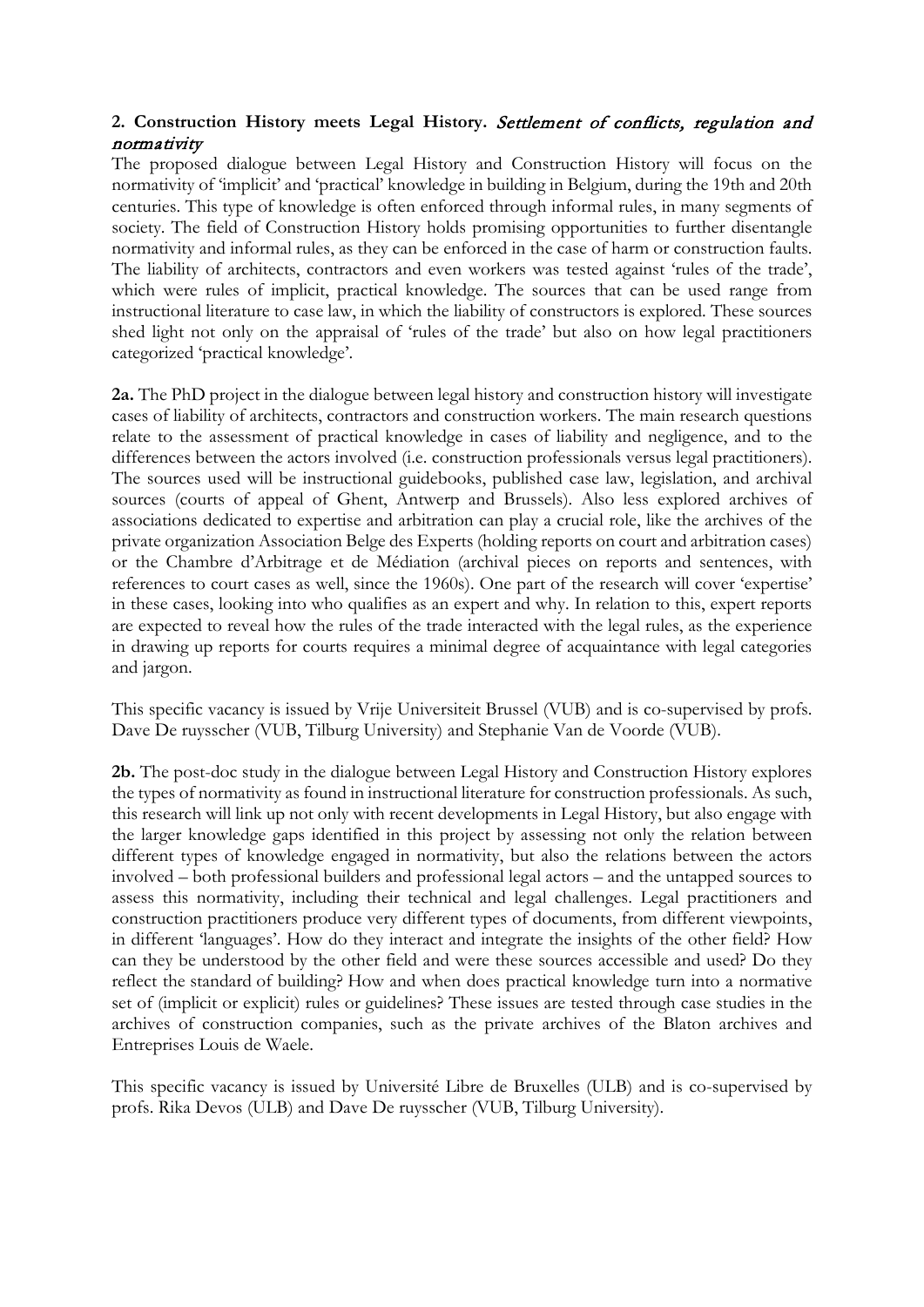## **3. Construction History meets Planning History.** Development, maintenance and repair

The dialogue between urban planning history and construction history will focus on the specific demands produced by the process of metropolitan transformation in the 20th century, both in the formation and expansion of the urban agglomerations of Brussels, Antwerp and Liège during the interbellum period and the *Trentes Glorieuses.* This sub-team studies the construction industry's response to the specific demands of remodeling the urban geography and its building stock and the ensuing relationships between contractors, architects and emerging developers. It analyses both the local interaction of these actors as well as their organization in professional networks.

**3a.** The PhD study focusses on the specific demands produced by the process of metropolitan transformation in the 20th century, both in the formation and expansion of the urban agglomerations of Brussels, Antwerp and Liège during the interwar period and the *Trentes Glorieuses*. The context of the study is shaped by the construction industry's response to the specific demands of remodelling the urban geography and its building stock and the ensuing relationships between contractors, architects and emerging developers. It analyses both the local interaction of these actors as well as their organization in professional networks.

More specifically, the study explores the relationship between pioneering activity in the fringe and the remodelling of the urban core. From previous research at UGent we know that the same actors engaged in the development of greenfield development were also active in projects aimed at densification and retrofitting of the existing city, bringing not only specific development models but also specific institutional and technical capabilities. The doctoral track looks at three configurations in particular: (1) The role of contractors in building large metropolitan programs, starting from the fringe (e.g. Van Riel & Van den Bergh in Antwerp); (2) The emergence of specific development groups in Brussels producing some typical components of the post-war city (supermarkets, petrol stations, large-scale apartments); (3) The public-private development coalitions that combined investment in infrastructure with the 'renewal' of the urban core in Liège.

This specific vacancy is issued by Université Libre de Bruxelles (ULB) and is co-supervised by profs. Rika Devos (ULB) and Michiel Dehaene (UGent).

**3b.** The post-doc research project within this dialogue between planning and construction history will study the complex response to aspects of maintenance, repair and refurbishment of housing within already urbanized landscapes. The research retraces specific development-contracting firms as well as niche and secondary players delivering highly specific services. The track documents three areas of activity in particular: (1) the subdivision of the existing housing stock in smaller units; (2) the role of local contractors in small-scale redevelopment and densification projects within a fragmented property market; (3) the development of technical expertise addressing specific forms of building failure and upgrading in light of new technical standards and patterns of use. While these practices are hard to document systematically, the intersection of a planning historical and construction historical lens is particularly pertinent. Through the scanning of technical studies on specific building failures and material deterioration, but also research on, for instance, acoustic performance of partitioning walls, attic renovation, retrofitting of utilities, or upgrading indoor comfort, this track builds a preliminary archive of cases and practices. A selection of cases is subsequently studied through the concrete dossiers that can be found in municipal archives as part of the application for building permits (which most of the time include both original building applications and applications for refurbishment, redevelopment, demolition etc.)

This specific vacancy is issued by Ghent University (UGent) and is co-supervised by profs. Michiel Dehaene (UGent) and Ine Wouters (VUB).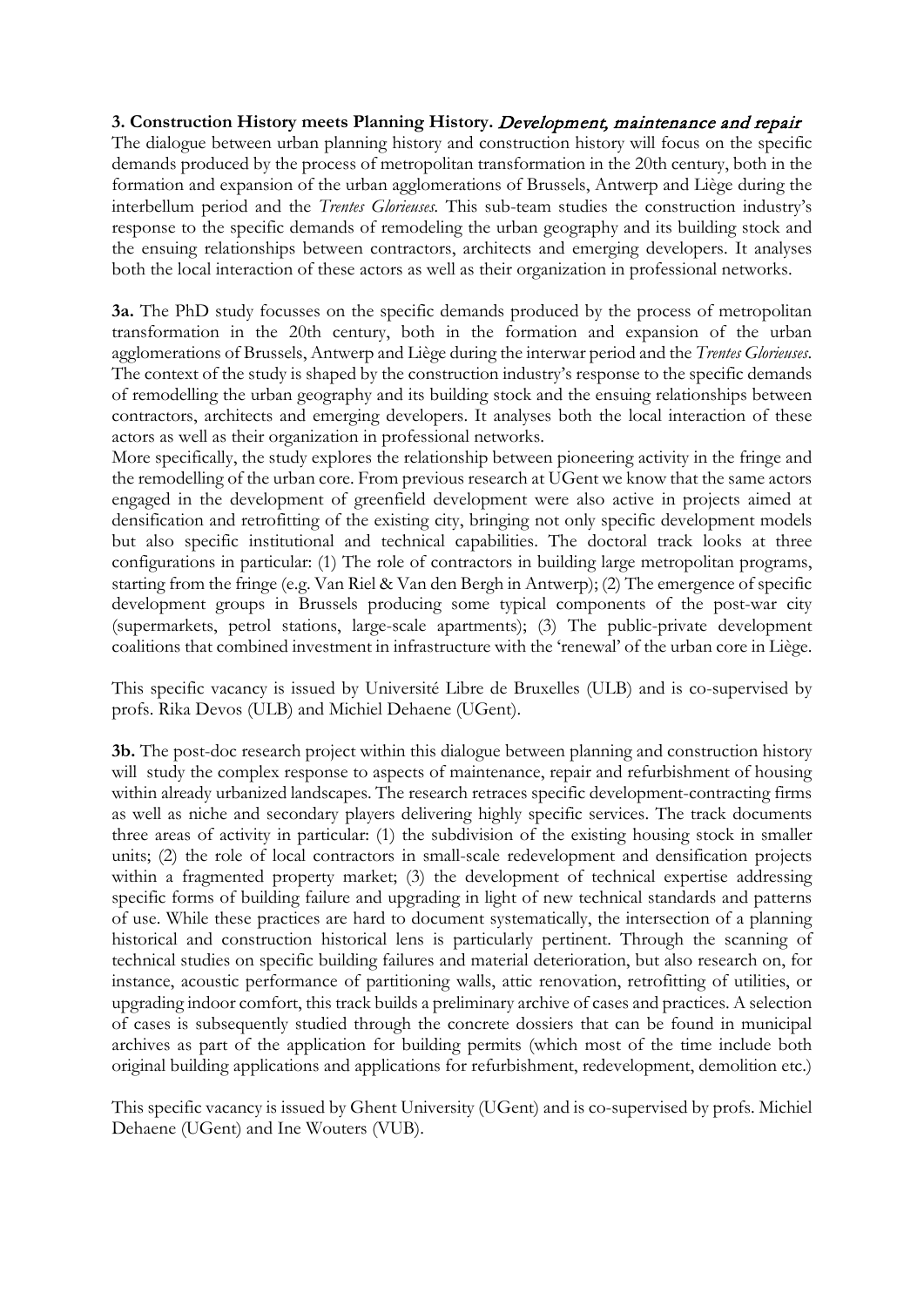# **Profile**

The requirements for each position (e.g. degrees and expertise) are specified in the online vacancies (see links below). The common requirements for all positions include:

- fluent passive knowledge of both Dutch and French. Attention: this is a binding requirement as it is necessary for archival research;
- a B2 level in English;
- a passion for research in these domains, including archival research;
- good editing skills, to be demonstrated by a sample of writing (e.g. a copy of the MA thesis, a research paper and/or a chapter from the PhD dissertation);
- good competences in teamwork and good social skills;
- an interest in participating in international congresses.

Specifically for the PhD positions: Also MA students graduating in the academical year 2021-2022 are welcomed. Researchers (assistants and other) holding a mandate over a total (cumulated) period of 12 months (365 days) cannot apply.

## **Positions**

All positions are funded by a 4-year EOS research project and are offered as a bursary position (for the PhD research) or as a research contract (for the postdoc research), following the standards of the university that issued the specific vacancy. The project additionally covers expenses related to research visits, participation in conferences, publications, etc. as well as running costs. The researchers will benefit from the open academic environment uniting 3 leading Belgian universities. Each researcher will benefit from the guidance of two co-supervisors, the direct interaction with the PhD/postdoctoral researcher working on the same dialogue, and the interaction with the full team.

The researchers will engage in educational activities of the receiving departments. These activities can cover the guidance of students in exercises, following up MA thesis, etc. following the needs of the department and the skills of the researcher. The amount of hours will not exceed the limits set by FNRS (ULB) or FWO (UGent and VUB).

You'll be offered a full-time PhD-scholarship or research contract, for 12 months (extendable up to max. 48 months, on condition of the positive evaluation of the research activities), with planned starting date between 01/10/2022 and 31/12/2022.

# **Apply**

Interested candidates can apply ONLINE. For each position, a different vacancy is issued (please note: you can only be hired for the position you have applied; it is possible to apply for more than one position).

Please follow these links:

- 1a) [PhD in colonial/construction history](https://career012.successfactors.eu/career?company=C0000956575P&career_job_req_id=23771&career_ns=job_listing&navBarLevel=JOB_SEARCH) (July 4 2022)
- 1b) [Postdoc in colonial/construction history](https://jobs.vub.be/job/Elsene-Postdoc-position-in-Colonial-History-and-Construction-History/814199101/) (June 30 2022)
- 2a) [PhD in legal/construction history](https://jobs.vub.be/job/Elsene-PhD-Scholarship-Legal-History-and-Construction-History/814220501/) (July 4 2022)
- 2b) [Postdoc in legal/construction history](https://euraxess.ec.europa.eu/jobs/789321) (June 30 2022)
- 3a) [PhD in planning/construction history](https://euraxess.ec.europa.eu/jobs/789297) (July 4 2022)
- 3b) [Postdoc in planning/construction history](https://career012.successfactors.eu/career?company=C0000956575P&career_job_req_id=23731&career_ns=job_listing&navBarLevel=JOB_SEARCH) (June 30 2022)